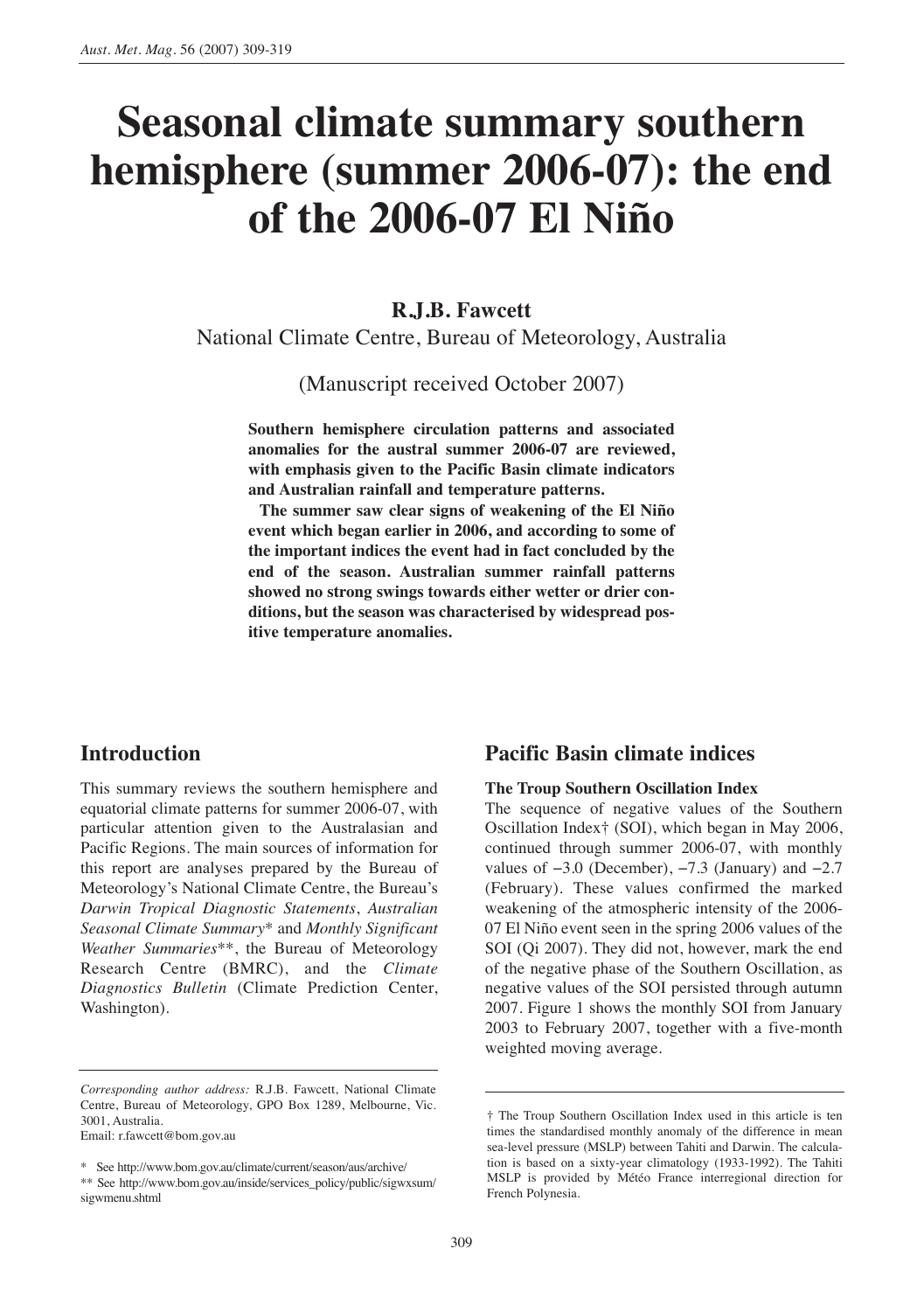**Fig. 1 Southern Oscillation Index, from January 2003 to February 2007. Means and standard deviations used in the computation of the SOI are based on the period 1933-1992.**



**Fig. 2 Standardised anomaly of monthly OLR averaged over the area 5°S to 5°N and 160°E to 160°W, from January 2003 to February 2007. Negative (positive) anomalies indicate enhanced (reduced) convection and rainfall in the area. Anomalies are based on the 1979- 1995 base period. After CPC (2007).**



Daily mean sea-level pressure (MSLP) values at Darwin were above average for most of the season, with two notable exceptions. The first was in late January and the first week of February, while the second was in late February and early March. This second excursion was much stronger than the first, with daily pressure anomalies reaching −6 hPa at the very end of the season. In contrast, Tahiti's daily pressure values were much less consistently below average.

The December-January and January-February values of the Climate Diagnostics Center (CDC) Multivariate El Niño-Southern Oscillation (ENSO) Index (MEI; Wolter and Timlin 1993, 1998) were +1.037 and +0.537, respectively. The first of these values was the second highest bi-monthly value for the 2006-07 El Niño, after the October-November value (+1.293). The February-March and subsequent autumn values of the MEI were much weaker (although still positive), confirming the weakening of the El Niño event as suggested by the SOI values described above.

#### **Outgoing long-wave radiation**

Figure 2, adapted from the Climate Prediction Center (CPC), Washington, shows a standardised monthly anomaly of outgoing long-wave radiation (OLR) from January 2003 to February 2007, together with a three-month moving average. These data, compiled by the CPC, are a measure of the amount of longwave radiation emitted from an equatorial region centred about the date-line (5°S to 5°N and 160°E to 160°W). Tropical deep convection in this region is particularly sensitive to changes in the phase of the Southern Oscillation. During warm (El Niño) ENSO events, convection is generally more prevalent resulting in a reduction in OLR. This reduction is due to the lower effective black-body temperature and is associated with increased high cloud and deep convection. The reverse applies in cold (La Niña) events, with less convection expected in the vicinity of the date-line.

The OLR response to the 2006-07 El Niño, as measured by the index plotted in Fig. 2, was much weaker than that of the 2002-03 El Niño (see for example, Fig. 2 in Qi (2007)). In fact it was considerably weaker than the (opposite sign) response a year earlier, which was neither long enough nor intense enough to qualify as a La Niña event. The January 2007 value of −1.2 was the strongest value observed during the El Niño event, and thereafter the values of the index returned to neutral territory.

Figure 3 shows the seasonal OLR anomalies for the tropical Asia-Pacific region. Negative anomalies were observed around and to the west of the date-line (which coincides with the right boundary of the map). This is consistent with the typical OLR response to El Niño events, although the pattern of positive anomalies over the equatorial regions north of Australia is relatively weak.

## **Oceanic patterns**

#### **Sea-surface temperatures**

Figure 4 shows summer 2006-07 sea-surface temperature (SST) anomalies in degrees Celsius (°C). These have been obtained from the National Oceanic and Atmospheric (NOAA) Optimum Interpolation analyses (Reynolds et al. 2002).

The pattern of anomalies in Fig. 4 corresponds to an El Niño of weak to moderate intensity, but small-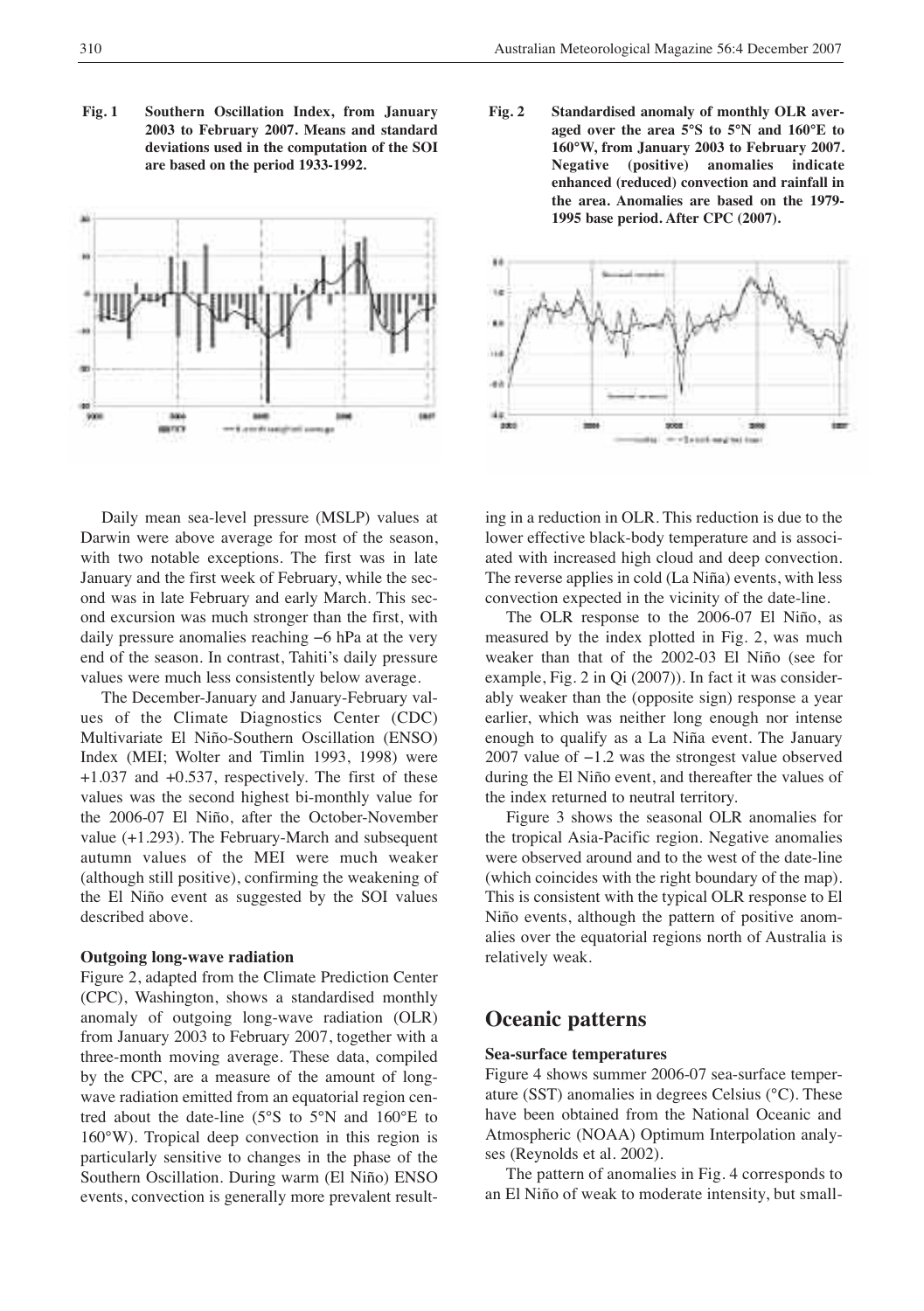



**Fig. 4 Anomalies of SST for summer 2006-07 (°C). The contour interval is 0.5°C.**



er in amplitude compared to the spring 2006 pattern (Qi 2007). Equatorial Pacific anomalies above +0.5° extended from around 165°E eastward almost to the South American coast, with two main areas of +1°C anomalies. The first of these was located around the date-line, while the second was located between 90°W and 110°W. The tropical Indian Ocean and tropical waters to Australia's north and northwest were likewise warmer than average during the summer.

The NINO3 anomaly indices for the season were +1.28°C (Dec), +0.88°C (Jan.) and +0.09°C (Feb.), while the NINO3.4 indices were  $+1.29^{\circ}$ C (Dec.), +0.74°C (Jan.) and +0.12°C (Feb.). The corresponding NINO4 values were +1.20°C (Dec.), +0.79°C (Jan.) and +0.61°C (Feb.). These values confirm the weakening of the El Niño through the summer season.

Seasonal anomalies around the Australian coast were mostly positive, with two major exceptions. Anomalies were negative along the east coast of Queensland, part of a pattern which extended southeast towards New Zealand, and also along the west coast of Western Australia, part of a pattern which extended northwest out into the central Indian Ocean.

Seasonal anomalies at high latitudes in the southern hemisphere were negative in most areas, the south-central South Pacific being the only notable exception (with peak anomalies exceeding +1.5°C).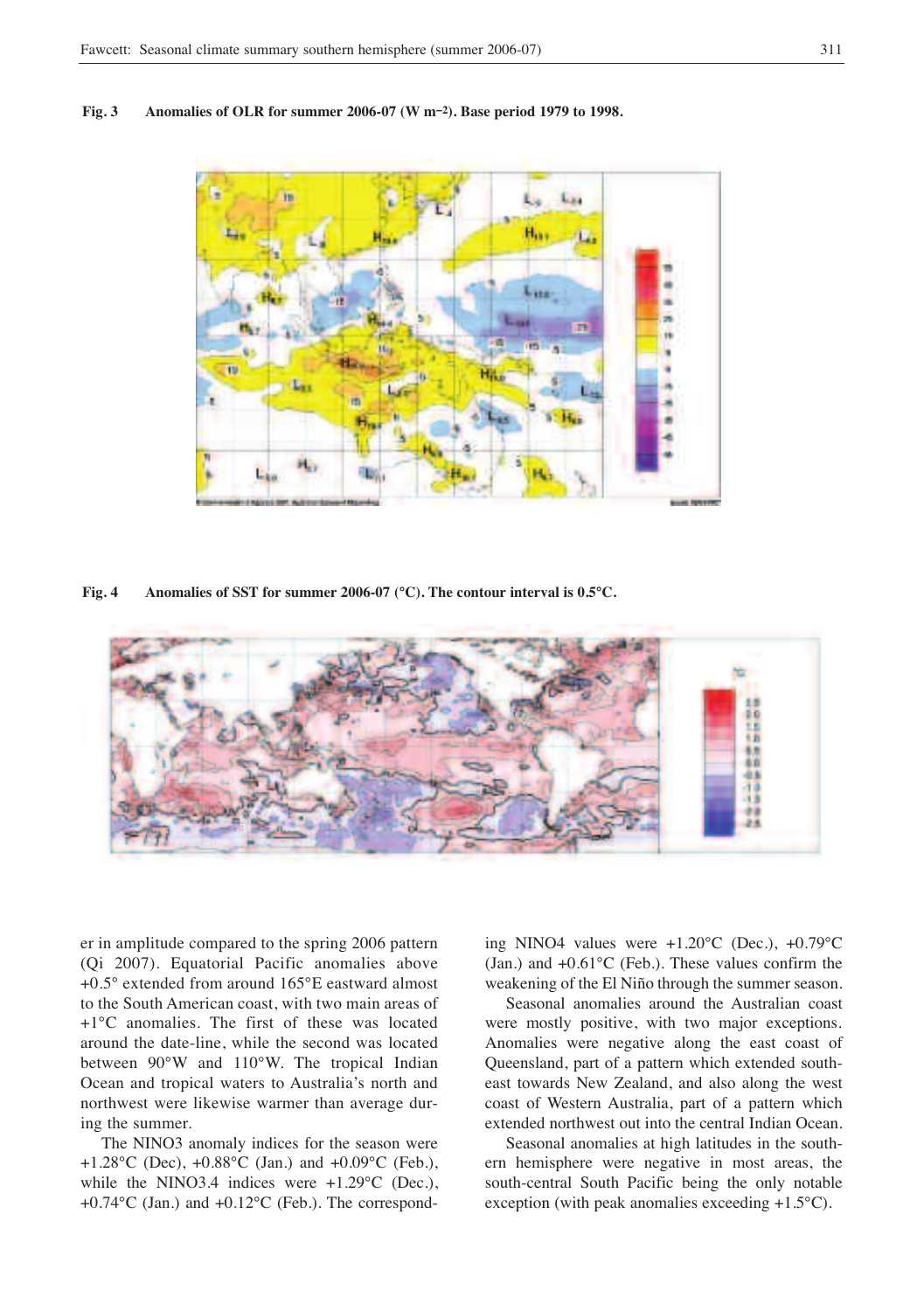#### **Subsurface patterns**

The Hovmöller diagram for the 20°C isotherm depth anomaly (obtained from BMRC) across the equator from January 2001 to February 2007 is shown in Fig. 5. The 20°C isotherm is generally situated close to the equatorial thermocline, the region of greatest temperature gradient with depth and the boundary between the warm near-surface and cold deep-ocean waters. Positive anomalies correspond to the 20°C isotherm being deeper than average, and negative anomalies to it being shallower than average. Changes in the thermocline depth may act as a precursor to subsequent changes at the surface.

In the early part of the summer, positive anomalies were observed east of the date-line, with a moderately strong downwelling Kelvin wave in progress resulting from weaker than normal trade winds across most of the equatorial Pacific in October. This Kelvin wave reached the far eastern Pacific in December. However, the later part of the season saw the replacement of the positive anomalies by negative anomalies, with an upwelling Kelvin wave of similar strength still in progress at the end of the season, effectively bringing the 2006-07 El Niño to an end. This upwelling was associated with a burst of stronger than average trade winds around the date-line between mid-December and early January. (Consistent with the El Niño, trade winds east of 140°W were weaker than average through most of the season.)

The replacement of the warm subsurface anomalies associated with the El Niño event by cool anomalies is shown clearly in Fig. 6, which shows a crosssection of equatorial subsurface temperature anomalies from November 2006 to February 2007, also obtained from BMRC. Red shades indicate positive anomalies, and blue shades negative anomalies. The pattern of positive anomalies for November, indicative of the El Niño event, was progressively undercut by the cool waters of the upwelling Kelvin wave, so that by the end of the season the El Niño signal had disappeared. It also contributed to speculation about a potential 2007-08 La Niña event.

# **Atmospheric patterns**

#### **Surface analyses**

The summer 2006-07 mean sea-level pressure (MSLP) pattern, computed from the Bureau of Meteorology's Global Assimilation and Prediction (GASP) model, is shown in Fig. 7, with the associated anomaly pattern in Fig. 8. These anomalies are the difference from a 1979-2000 climatology obtained from the National Centers for Environmental Prediction (NCEP) II Reanalysis data (Kanamitsu et

**Fig. 5 Time-longitude section of the monthly anomalous depth of the 20°C isotherm at the equator from January 2001 to February 2007. The contour interval is 10 m.**



**Fig. 6 Four-month November 2006 to February 2007 sequence of vertical temperature anomalies at the equator for the Pacific Ocean. The contour interval is 0.5°C.**

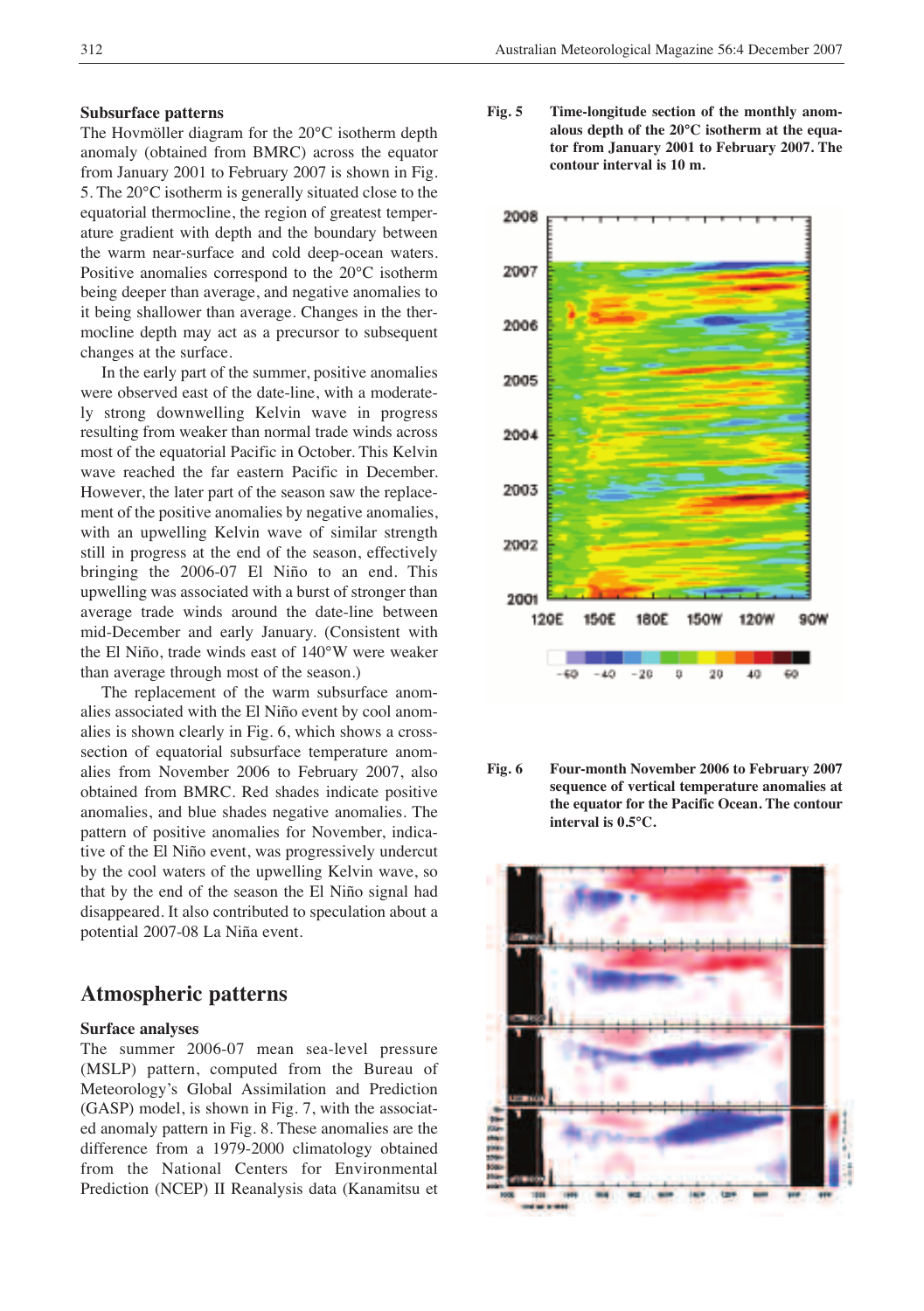**Fig. 7 Summer 2006-07 MSLP (hPa). The contour interval is 5 hPa.**



**Fig. 8 Summer 2006-07 MSLP anomaly (hPa). The contour interval is 2.5 hPa.**



al. 2002). The MSLP analysis has been computed using data from the 0000 UTC daily analyses of the GASP model. The MSLP anomaly field is not shown over areas of elevated topography (grey shading).

The summer 2006-07 MSLP pattern (Fig. 7) showed something of a weak four-wave pattern in the mid to high latitudes, with troughs located at approximately 40°E, 110°E, 170°W and 100°W, although

overall the pattern was quite zonal. There were three principal centres in the polar trough around the Antarctic continent. These were located at 90°W, 150°W and 30°E, the last of these being the deepest. A lesser centre in the polar trough was located at around 45°W.

The main feature in the anomalies was the broad region of positive anomalies covering the western Pacific, Australia, the eastern Indian Ocean and the south-central Pacific. Elsewhere, high-latitude negative anomalies were located at around 45°E and 50°W. The seasonal anomalies in the polar trough were the weakest for many seasons. MSLP values were similarly close to average over most of the rest of the southern hemisphere, although over Australia and the Tasman Sea, the anomalies were everywhere positive.

### **Tropical cyclones**

The Australian coast experienced a quiet tropical cyclone season in summer, with only one tropical cyclone crossing the coast. Tropical cyclone *Nelson* started life as a tropical low within the monsoon trough in the Gulf of Carpentaria in early February, intensifying to tropical cyclone status on 6 February and moving east-southeast to make landfall on Cape York Peninsula on 7 February. It dissipated soon after and widespread flooding was reported.

#### **Mid-tropospheric analyses**

The 500 hPa geopotential height (an indicator of the steering of surface synoptic systems) across the southern hemisphere is shown in Fig. 9, with the associated anomalies shown in Fig. 10. The four-wave pattern of Fig. 7 is also evident in Fig. 9, although in this season, the often-seen divergence in the seasonal flow west of New Zealand is much more evident at the 500 hPa level than at the surface.

In the southern Indian Ocean, the stronger than average polar trough shows a stronger signal at the 500 hPa level than at the surface, whereas the midlevel anomalies over Australia are somewhat weaker than their surface counterparts.

#### **Blocking**

The time-longitude section of the daily southern hemisphere blocking index (BI) is shown in Fig. 11, with the start of the season at the top of the figure. This index is a measure of the strength of the zonal 500 hPa flow in the mid-latitudes (40°S to 50°S) relative to that at subtropical (25°S to 30°S) and high (55°S to 60°S) latitudes. Positive values of the blocking index are generally associated with a split in the mid-latitude westerly flow centred near 45°S and mid-latitude blocking activity.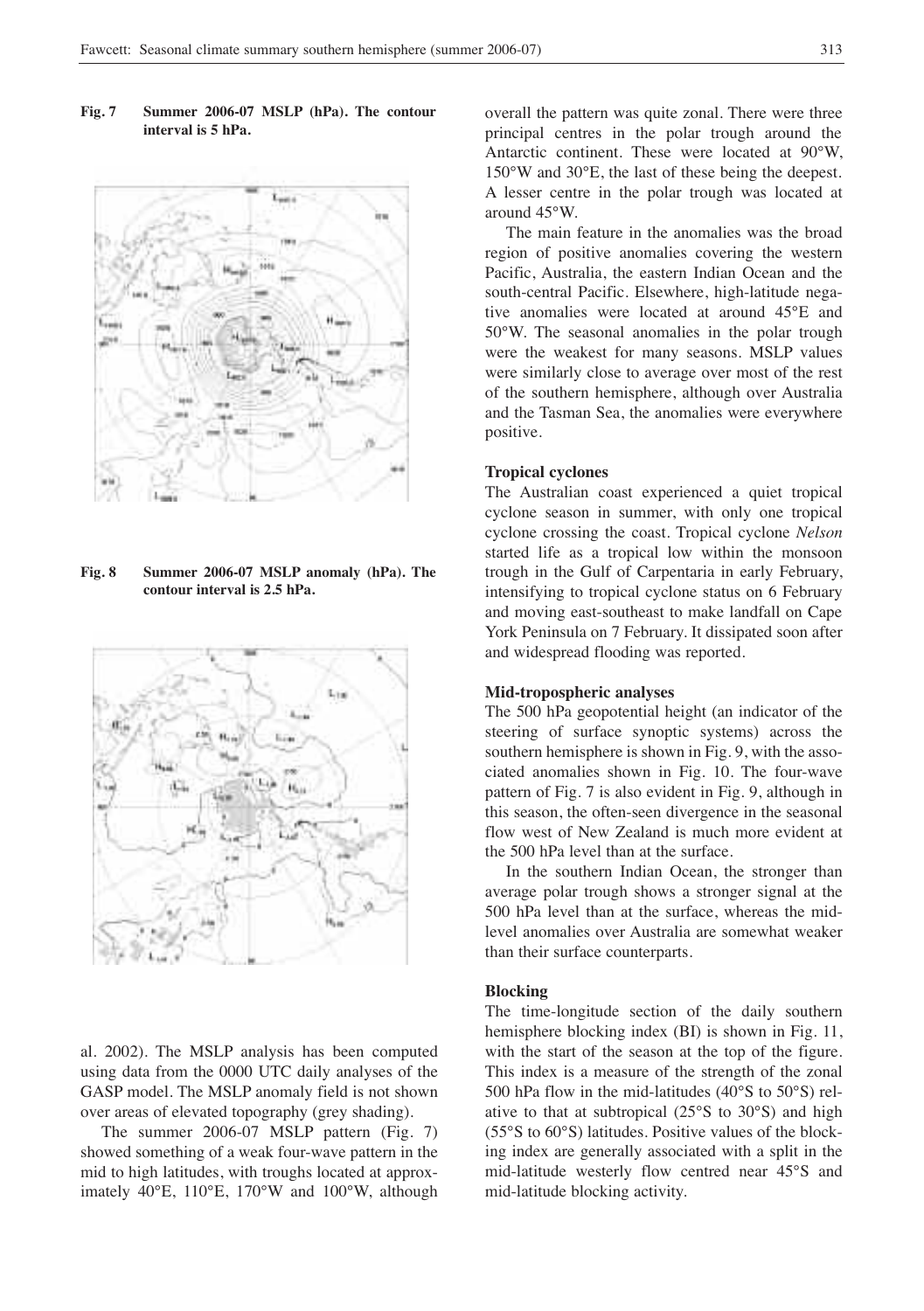**Fig. 9 Summer 2006-07 500 hPa mean geopotential height (gpm). The contour interval is 100 gpm.**



**Fig. 10 Summer 2006-07 500 hPa mean geopotential height anomaly (gpm). The contour interval is 30 gpm.**



Averaged over the entire season (Fig. 12), blocking was close to average for most longitudes, although slightly above average between 90°E and 70°W and slightly below average between 10°W and 90°E. Strong positive values of the blocking index (BI > 30 m s<sup>-1</sup>) were mostly restricted to the first 40 days and last 30 days of the season, with most of the activity occurring in Pacific longitudes.

**Fig. 11 Summer 2006-07 daily blocking index (m s−1) time-longitude section. The horizontal axis shows degrees east of the Greenwich meridian. Day one is 1 December.**



**Fig. 12 Mean southern hemisphere blocking index (m s−1) for summer 2006-07 (solid line). The dashed line shows the corresponding longterm average. The horizontal axis shows degrees east of the Greenwich meridian.**



## **Winds**

Summer 2006-07 low-level (850 hPa) and upper-level (200 hPa) wind anomalies (from the 22-year NCEP II climatology) are shown in Figs 13 and 14 respectively. Isotach contours are at 5 m s−1 intervals, and in Fig. 13, regions where the surface rises above the 850 hPa level are shaded grey. The low-level wind anomalies (Fig. 13) generally reflected the MSLP anomalies (Fig. 8). Along the equatorial Pacific, anomalies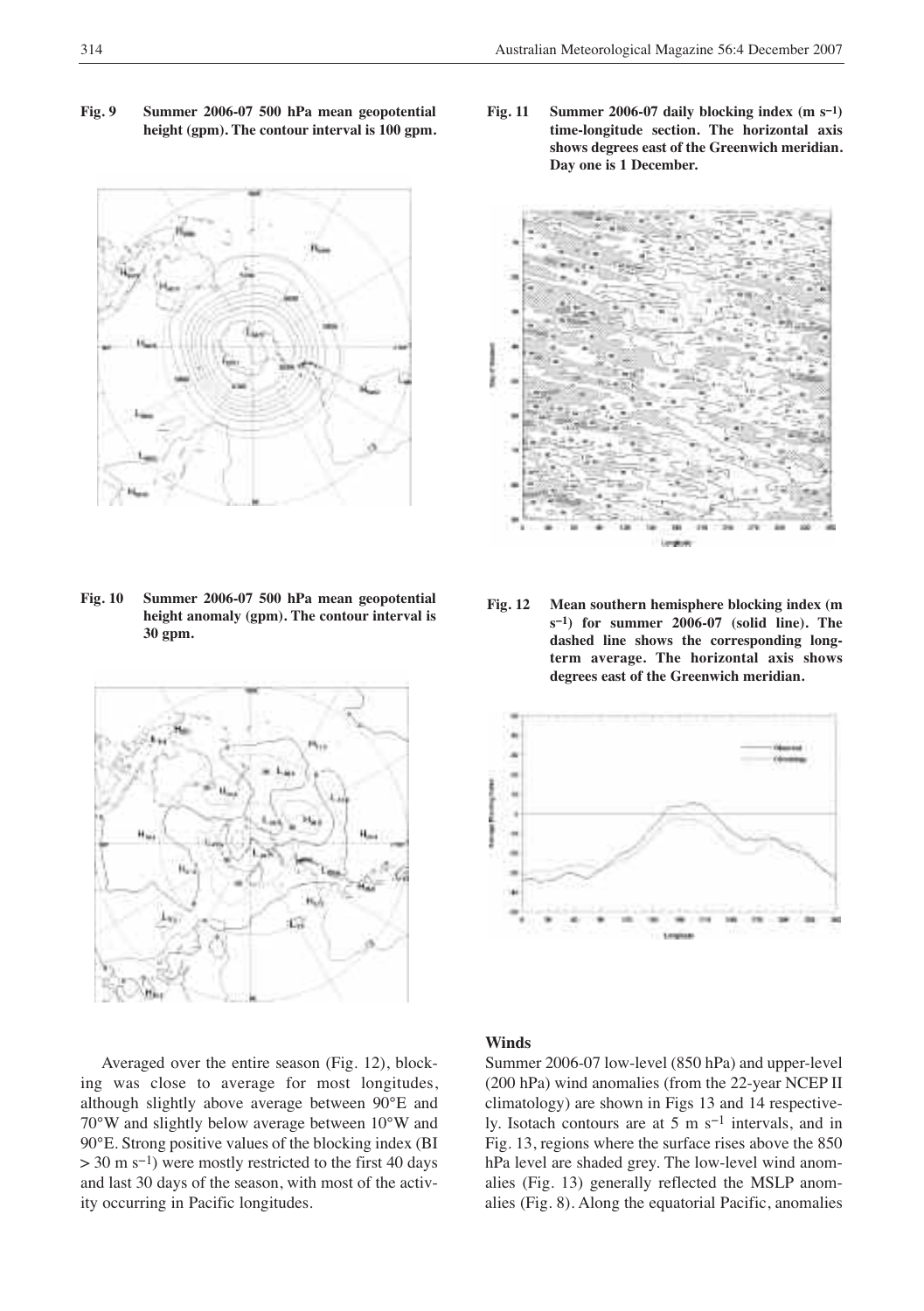



**Fig. 14 Summer 2006-07 200 hPa vector wind anomalies (m s−1).**



were very weak in the west, but slightly stronger in the east where a cross-equatorial anomalous southwesterly flow was observed. In the eastern South Pacific, a weak anticyclonic anomaly pattern was observed, while off the southwest coast of Australia a weak cyclonic anomaly pattern was evident. Anomalies over Australia itself were also weak, consistent with the positive pressure anomalies. The easterly anomalies in the Australian tropics indicated a weaker than normal monsoon.

In the upper levels there was some cross-equatorial northeasterly return flow in the eastern equatorial Pacific, while in the western equatorial Pacific the anomalies were quite weak. Across central Australia, there was a band of anomalous westerlies around 5 m s−1 in strength. Anomalous easterlies of comparable strength were observed over the southeast of the country, associated with an anomalous anticyclonic circulation pattern (also evident in the mid-levels (see Fig. 10)).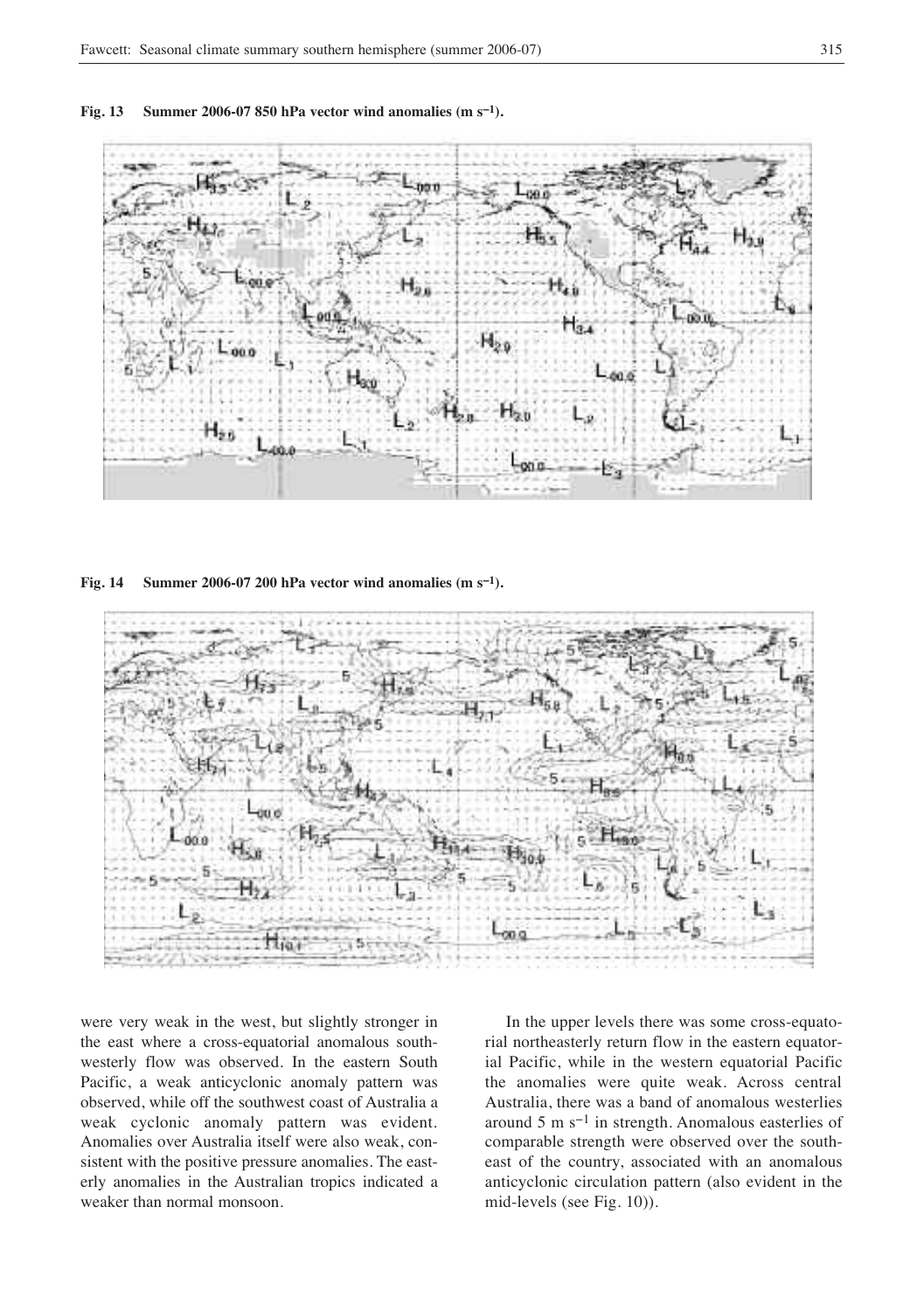## **Australian region**

## **Rainfall**

Figure 15 shows the summer rainfall totals for Australia, while Fig. 16 shows the summer rainfall deciles, where the deciles are calculated with respect to gridded rainfall data for all summers from 1900-01 to 2006-07.

The summer rainfall, unlike the previous spring (Qi 2007), showed a fairly neutral pattern (Fig. 16). Areas of above average (deciles 8 to 10) rainfall were observed in southern WA, central SA and southern NT/southwestern Queensland. Areas of below average (deciles 1 to 3) rainfall were observed in western WA, southeastern Queensland/northeastern NSW and central Victoria/south-central NSW.

In terms of the monthly outcomes (not shown), December rainfall was somewhat like the seasonal pattern, being composed of moderately sized areas of below average (deciles 1 to 3) and above average (deciles 8 to 10) rainfall. January rainfall, in contrast, was characterised by widespread above to very much above average rainfall across the southwest, centre (SA and the NT), and western parts of the eastern States. There were many small areas with highest on record January totals (based on gridded rainfall totals from 1900 to 2007). Areas of below to very much below average January rainfall were mostly confined to the western and eastern margins of the continent. February rainfall showed an opposite pattern, with a broad area of below to very much below average rainfall extending from the tropical northwest across the middle NT down into northern SA, southwestern Queensland and northwestern NSW.

Table 1 summarises the seasonal rainfall ranks and extremes, on a national and State basis. Averaged across the entire country, the summer rainfall was 203 mm, its rank 52 out of 107 placing it slightly below the median. The area averages for Queensland, South Australia and the Northern Territory were a little above the median, while the averages for the other States were a little below the median.

#### **Drought**

At the end of summer, 19.7% of Australia was in serious rainfall deficiency (decile 1) for the 10 months ending February 2007. This area comprised the southwest coast of Western Australia (21.7%), the central and southeast coast of South Australia (20.9%), most of Victoria (85.4%), the northern two-thirds of Tasmania (73.3%), south-central New South Wales west of and including the ACT (31.6%) and southeast Queensland. For shorter or longer drought assessment periods the total national area in serious rainfall deficiency was less than this local temporal maximum,

**Fig. 15 Summer 2006-07 rainfall totals (mm) in Australia.**



**Fig. 16 Summer 2006-07 rainfall for Australia: decile ranges based on grid-point values over the summers 1900-01 to 2006-07.**



with another local temporal maximum at a period length of 63 months (5.25 years) for periods ending February 2007 in which 23.2% of Australia was in serious deficiency. For this longer period, the main region affected is the Murray-Darling Basin and adjacent areas (representing 43.1% of Queensland, 61.4% of New South Wales, 84.3% of Victoria, 34.5% of Tasmania and 16.8% of South Australia).

The very dry conditions were a major contributing factor to numerous major and long-lived bushfires, especially in the mountains of eastern Victoria, where lightning on 1 December ignited fires which merged into a single blaze which remained uncontained until early February; approximately 11 000 square kilometres were burned.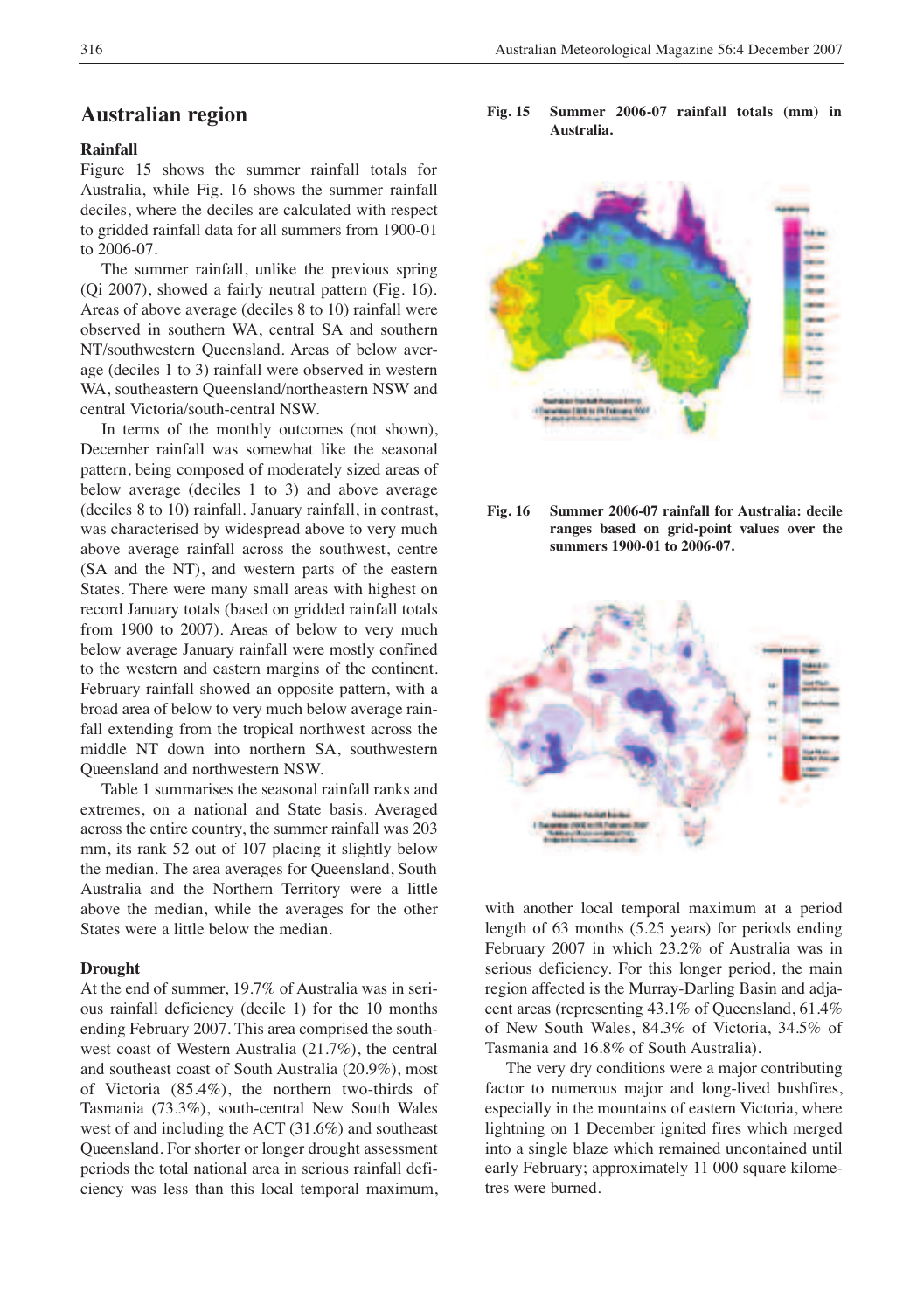|            | Highest seasonal<br>total (mm)            | Lowest seasonal<br><i>total</i> ( <i>mm</i> ) | Highest 24-hour<br>fall (mm)                                      | Area-averaged<br>rainfall (AAR)<br>(mm) | Rank<br>of<br>$AAR*$ |
|------------|-------------------------------------------|-----------------------------------------------|-------------------------------------------------------------------|-----------------------------------------|----------------------|
| Australia  | 3939 at Bellenden                         | Zero at several                               | 461 at Wilson Beach                                               | 203.0                                   | 52                   |
| <b>WA</b>  | Ker Top Station (QLD)<br>1029 at Kuri Bay | WA locations<br>Zero at several<br>locations  | (QLD), 2 February<br>211 at Kimberley Coastal<br>Camp, 16 January | 134.1                                   | 48                   |
| <b>NT</b>  | 1422 at Pinelands                         | 40 at Mount Ebenezer                          | 195 at Wildman Rangers,<br>28 February                            | 338.6                                   | 68                   |
| <b>SA</b>  | 274 at Yednalue                           | 4 at Smoky Bay                                | 149 at Yednalue.<br>20 January                                    | 63.2                                    | 71                   |
| <b>OLD</b> | 3939 at Bellenden<br>Ker Top Station      | 59 at Hungerford                              | 461 at Wilson Beach,<br>2 February                                | 332.2                                   | 56                   |
| <b>NSW</b> | 627 at Beaumont                           | 16 at Weethalle                               | 286 at East Kangaloon,<br>12 February                             | 122.0                                   | 32                   |
| <b>VIC</b> | 365 at Wyelangta                          | 29 at Echuca                                  | 138 at Dergholm,<br>20 January                                    | 101.8                                   | 39                   |
| <b>TAS</b> | 571 at Mount Read                         | 56 at Tunbridge                               | 96 at Glenorchy,<br>22 January                                    | 173.6                                   | 28                   |

**Table1. Summary of the seasonal rainfall ranks and extremes on a national and State basis.**

\* The rank goes from 1 (lowest) to 107 (highest) and is calculated using the summers 1900-01 to 2006-07 inclusive.

## **Temperatures**

Figures 17 and 18 show the maximum and minimum temperature anomalies, respectively, for summer 2006-07. The anomalies have been calculated with respect to the 1961-1990 period, and use all temperature-observing stations for which a 1961-1990 normal is available. A high-quality subset of the network is used to calculate the spatial averages and rankings shown in Tables 2 and 3. These averages are available from 1950 to the present. All ranking of the summer 2006-07 temperatures against the historical record is done in terms of this high-quality subset.

Seasonal maximum temperatures (Fig. 17) were

above average over most of the south and west of the country, the most significant area of negative anomalies covering central Queensland and eastern parts of the Northern Territory. A widespread area of +1°C anomalies covered much of WA and adjacent parts of western SA and southwest NT, while another area of similar size covered southeastern SA, Victoria and most of NSW. Most of Tasmania likewise recorded +1°C anomalies. Scattered smaller areas of +2°C anomalies were observed in both the east and west. Seasonal anomalies in the −1 to −2°C range were observed on the Qld/NT border and in parts of eastcentral Queensland.







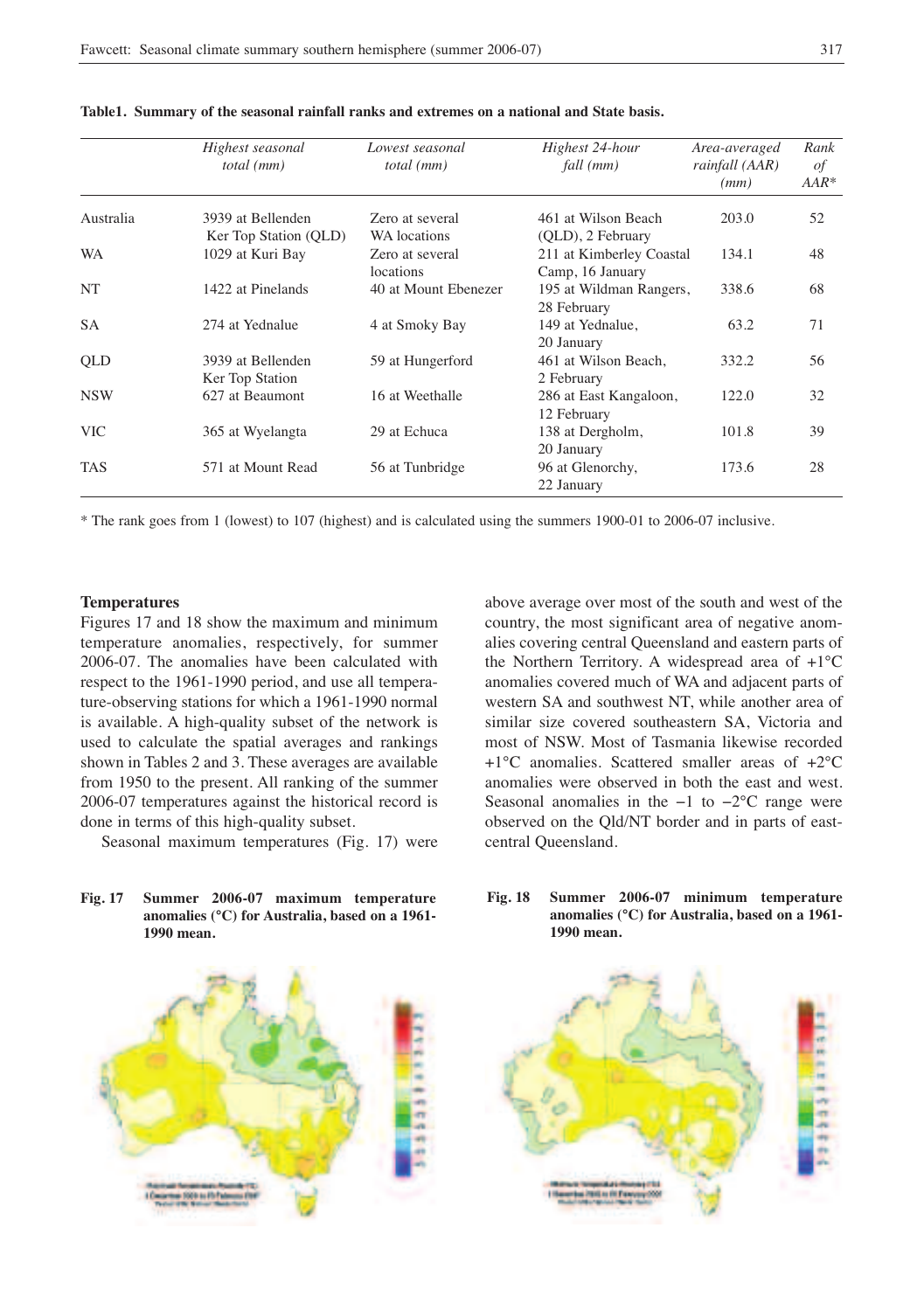|            | Highest<br>seasonal<br>mean $(^{\circ}C)$ | Lowest<br>seasonal<br>mean $(^{\circ}C)$           | Highest<br>daily<br>recording $(^{\circ}C)$    | Lowest<br>daily<br>recording $(^{\circ}C)$          | Anomaly of<br>area-averaged<br>mean $(^{\circ}C)$<br>(AAM) | Rank of<br>$AAM^*$ |
|------------|-------------------------------------------|----------------------------------------------------|------------------------------------------------|-----------------------------------------------------|------------------------------------------------------------|--------------------|
|            |                                           | Australia 43.0 at Marble Bar 14.1 at Mt Wellington | 48.6 at Hyden (WA),                            | $-0.8$ at Mount Buller                              | $+0.57$                                                    | 48                 |
|            | (WA)                                      | (TAS)                                              | 3 February                                     | $(VIC)$ , 25 December ##                            |                                                            |                    |
| <b>WA</b>  | 43.0 at Marble Bar 22.2 at Albany         |                                                    | 48.6 at Hyden,<br>3 February                   | 14.5 at Ravensthorpe<br>and Newdegate,<br>4 January | $+0.91$                                                    | 51                 |
| NT         | 38.0 at Yulara                            | 31.4 at McCluer<br>Island                          | 45.5 at Wulungurru,<br>9 February              | 19.1 at Arltunga,<br>24 December                    | $-0.06$                                                    | 29                 |
| <b>SA</b>  | 38.0 at Marree                            | 22.2 at Cape<br>Willoughby                         | 47.6 at Nullarbor,<br>17 February              | 10.2 at Mt Lofty,<br>25 December                    | $+1.15$                                                    | 49                 |
| QLD        | 38.1 at Birdsville<br>Airport             | 25.3 at Maleny                                     | 46.9 at Cloncurry<br>and Winton.<br>1 December | 16.4 at Injune,<br>26 December                      | $-0.33$                                                    | 24                 |
| <b>NSW</b> | 36.4 at Ivanhoe                           | 16.7 at Thredbo<br>Top Station                     | 46.0 at Ivanhoe,<br>11 January                 | $0.1$ at Thredbo<br>Top Station,<br>25 December #   | $+1.38$                                                    | 49                 |
| <b>VIC</b> |                                           | 32.6 at Yarrawonga 16.5 at Mt Baw Baw              | 42.9 at Kerang and<br>Viewbank.<br>10 December | $-0.8$ at Mount Buller,<br>25 December              | $+1.61$                                                    | 54                 |
| <b>TAS</b> | 25.4 at Cressy                            | 14.1 at Mt Wellington                              | 37.0 at Fingal,<br>10 December                 | 1.7 at Mt Wellington,<br>25 December                | $+1.58$                                                    | 53                 |

**Table 2. Summary of the seasonal maximum temperature ranks and extremes on a national and State basis.**

\* The temperature ranks go from 1 (lowest) to 57 (highest) and are calculated using the summers 1950-51 to 2006-07 inclusive. # State record for summer.

## Australian record for summer.

|            | Highest<br>seasonal<br>mean $(^{\circ}C)$ | Lowest<br>seasonal<br>mean $(^{\circ}C)$                   | Highest<br>daily<br>recording $(^{\circ}C)$                   | Lowest<br>daily<br>recording $(^{\circ}C)$                                   | Anomaly of<br>area-averaged<br>mean $(^{\circ}C)$<br>(AAM) | Rank of<br>$AAM^*$ |
|------------|-------------------------------------------|------------------------------------------------------------|---------------------------------------------------------------|------------------------------------------------------------------------------|------------------------------------------------------------|--------------------|
|            | (WA) and Centre<br>Island (NT)            | Australia 27.2 at Marble Bar 4.9 at Mt Wellington<br>(TAS) | 33.8 at Wittenoom<br>$(WA)$ , 27 January                      | $-5.7$ at Thredbo Top<br>Station (NSW),<br>26 December                       | $+0.56$                                                    | 48                 |
| <b>WA</b>  | 27.2 at Marble Bar 11.7 at Shannon        |                                                            | 33.8 at Wittenoom,<br>27 January                              | $0.5$ at Eyre,<br>3 December                                                 | $+0.56$                                                    | 51                 |
| NT         | 27.2 at Centre<br><b>Island</b>           | 20.8 at Territory<br>Grape Farm                            | 32.0 at Yulara,<br>18 February                                | 10.5 at Kulgera,<br>27 December and at<br>Arltunga, 28 December              | $+0.27$                                                    | 36                 |
| <b>SA</b>  | 23.5 at Moomba                            | 11.9 at Naracoorte                                         | 32.7 at Oodnadatta<br>Airport, 5 January                      | 1.0 at Robe, 7 December +1.26<br>and at Naracoorte,<br>7, 12 and 16 December |                                                            | 51                 |
| QLD        | 26.3 at Sweers<br><b>Island</b>           | 14.2 at Applethorpe                                        | 33.3 at Birdsville<br>Airport, 12 January                     | 7.6 at Applethorpe,<br>29 December and at<br>Stanthorpe, 29 January          | $+0.08$                                                    | 33                 |
| <b>NSW</b> |                                           | 22.7 at Tibooburra 6.4 at Thredbo Village                  | 30.2 at Tibooburra,<br>20 December                            | $-5.7$ at Thredbo Top<br>Station, 26 December                                | $+1.05$                                                    | 49                 |
| <b>VIC</b> | 17.0 at Mildura                           | 7.4 at Mt Hotham                                           | 29.1 at Charlton.<br>17 January                               | $-5.0$ at Mt Hotham.<br>26 December                                          | $+0.98$                                                    | 50                 |
| <b>TAS</b> | 14.8 at Swan<br>Island                    | 4.9 at Mt Wellington                                       | 21.4 at Flinders Island, -2.8 at Mt Wellington<br>18 February | on 12 December                                                               | $+0.86$                                                    | 51                 |

|  | Table 3. Summary of the seasonal minimum temperature ranks and extremes on a national and State basis. |  |  |  |  |
|--|--------------------------------------------------------------------------------------------------------|--|--|--|--|
|  |                                                                                                        |  |  |  |  |

\* The temperature ranks go from 1 (lowest) to 57 (highest) and are calculated using the summers 1950-51 to 2006-07 inclusive.